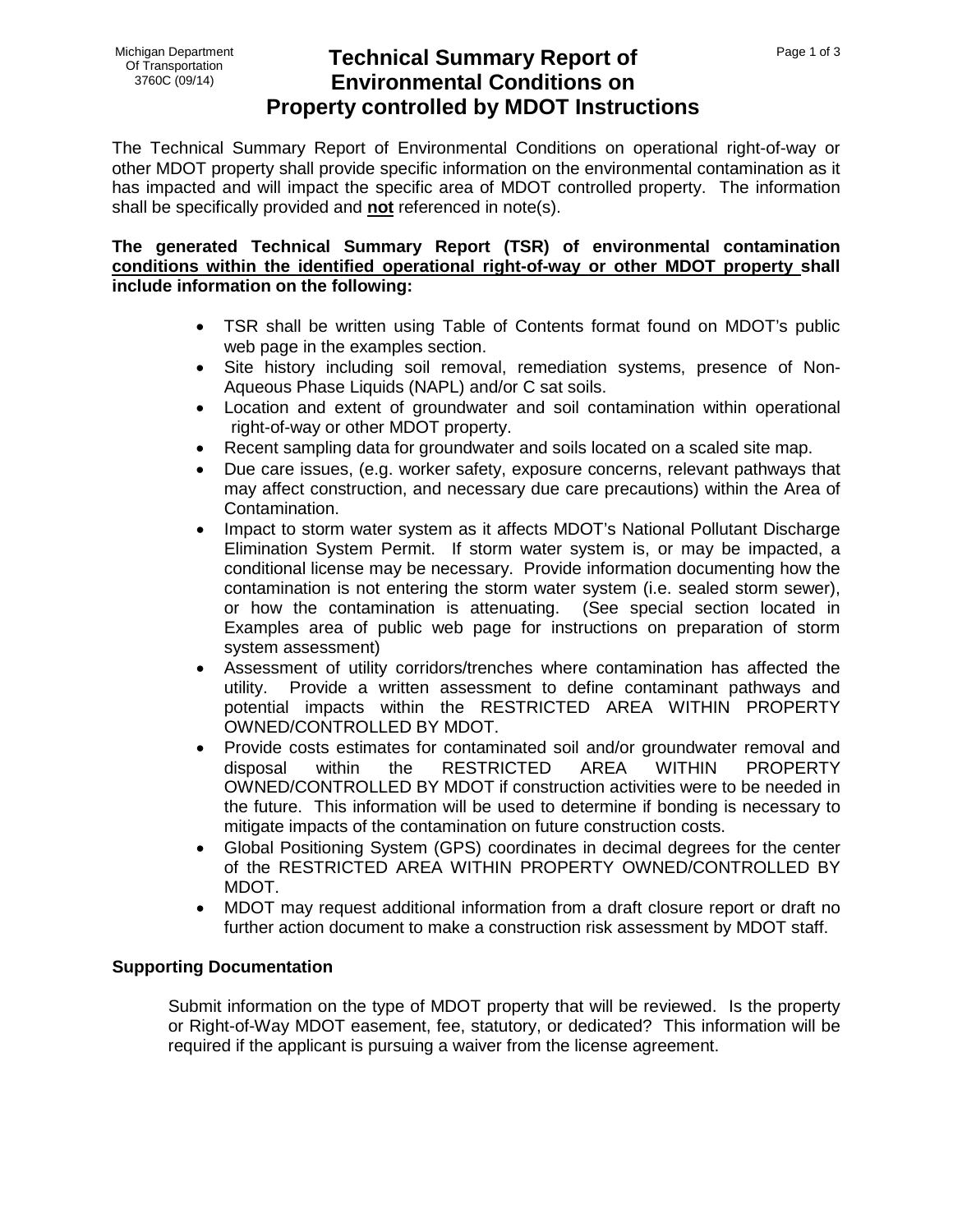Maps and tables to be included with the submittal:

- o Monitor wells and boring locations (well history not needed)
- o Groundwater elevation contours to show groundwater flow direction.
- o Iso-concentration map(s) for contaminants of concern.
- o Soil verification data and estimated extent of soil contamination
- o Vertical and horizontal cross sections showing the extent of groundwater and soil contamination and location of utilities within the operational right-of-way or other MDOT impacted property.
- o Utility locations and depths identified and provided on maps with any impacts from contamination identified.

## **Additional**

The RESTRICTED AREA WITHIN PROPERTY OWNED/CONTROLLED BY MDOT is depicted on the Scaled Drawing (Exhibit 1) of the application package. Exhibit 1 shall also include the Property Description, describing the subject property, obtained from a title commitment or vesting deed. MDOT will use the Scaled Drawing and Property Description to evaluate the property operational right-of-way or other MDOT impacted property adjacent to the facility plus a buffer of 25 feet as part of the construction risk review. The scaled drawing shall identify the extent of contamination

**NOTE: The restricted area within property owned/controlled by MDOT shall be inclusive of all MDOT Right of Way up to any monitor wells or soil borings that demonstrate contamination below risk based concentrations or to nondetect. This may include both lanes in the roadway, boulevards, or other right of way areas**.

At a minimum the Scaled Drawing should include:

- 1. A north arrow
- 2. A graphical scale bar and scale statement (i.e. 1"=50')
- 3. The limits of the property plotted, to scale, showing the relationship to MDOT's Right Of Way.
- 4. The route name identified.
- 5. A statement identifying the Township, Range and Section where the parcel is located.
- 6. The limits of the RESTRICTED AREA WITHIN PROPERTY OWNED/CONROLLED BY MDOT plotted to scale. This area should be hatched and labeled appropriately.
- 7. The location of significant site features such as buildings, drives, parking lots, and road surface.

MDOT's review period will start when the application package is determined by MDOT to be administratively complete. The application package must contain all the information, including any cost estimates for any possible construction risk, before a review is completed by MDOT staff.